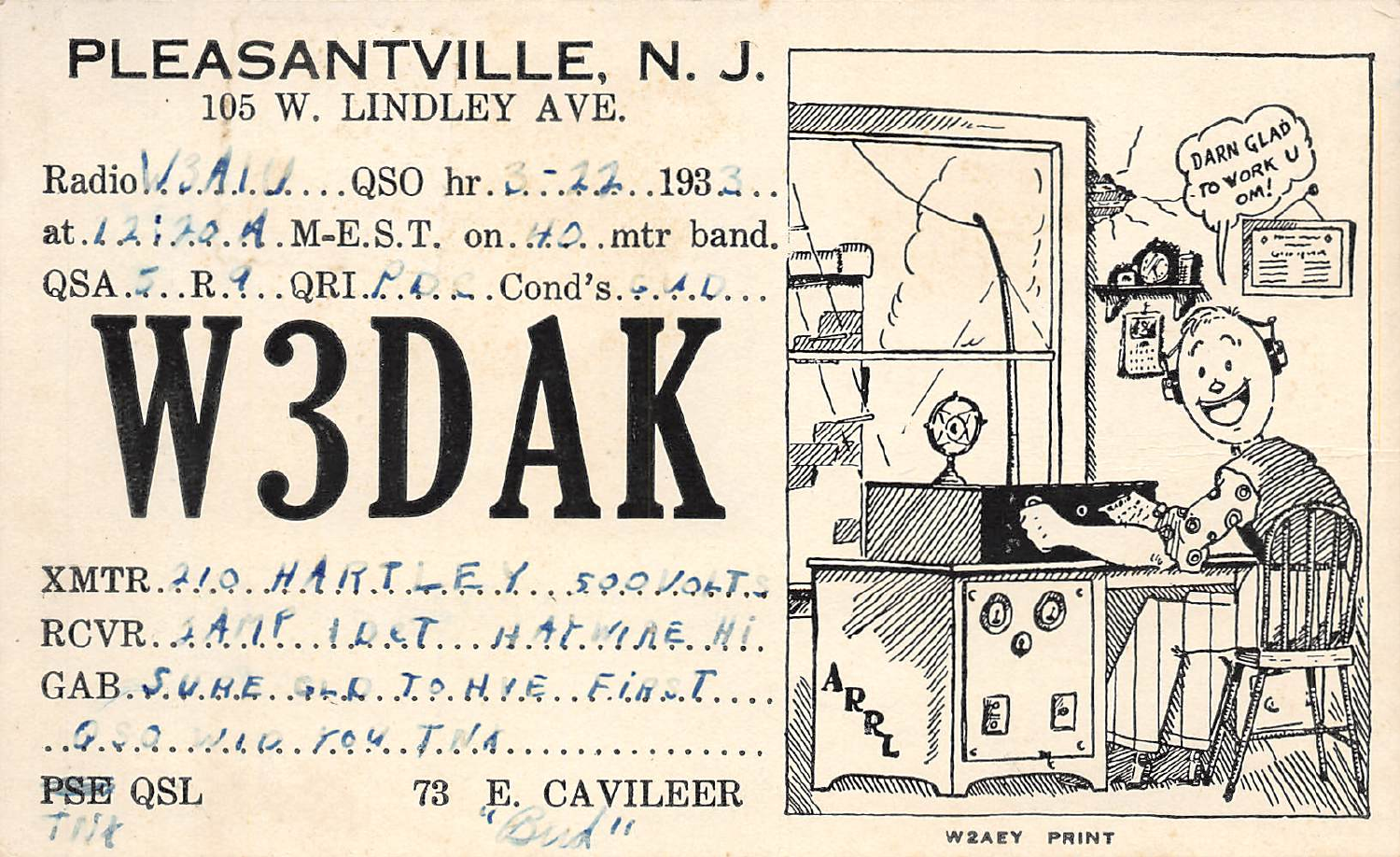Radio W3 A14 REA Reasonpillo